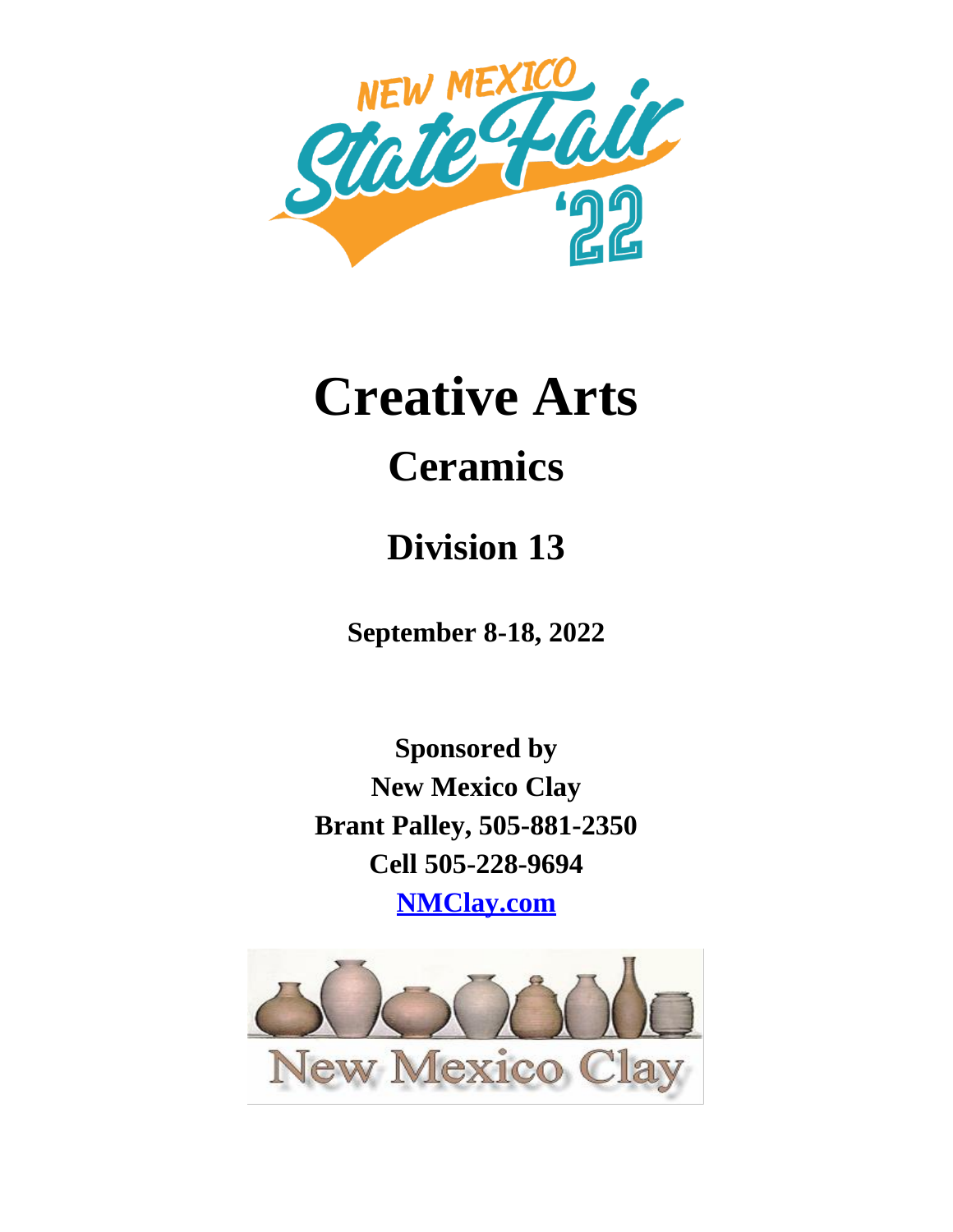**Entry Dates**

**FRIDAY, AUGUST 26, 2022 9:00 AM to 5:00 PM SATURDAY, AUGUST 27, 2022 9:00 AM to 5:00 PM**

**ENTRY FEE: \$5.00**

#### **Special Rules**

- 1. Only 3 representative pieces of sets can be entered
- 2. Officials may limit size of larger pieces
- 3. No plaster will be accepted
- 4. All pieces **must** be finished on the bottom no felt or covering of any type
- 5. The exhibit must be the entire workmanship of the exhibitor
- 6. All exhibits must have been finished since the last New Mexico State Fair

#### **Ceramics**

#### **Sections 397-405**

| Section 397 Junior       | 6 years and under              |
|--------------------------|--------------------------------|
| Section 398 Youth        | $7-11$ years                   |
| Section 399 Senior Youth | $12-17$ years                  |
| Section 400 Novice       | 1 year or less experience      |
| Section 401 Intermediate | 1-3 years' experience          |
| Section 402 Advanced     | 4 or more years' experience    |
| Section 403 Seniors      | 60 years and over              |
| Section 404 Handicapable | Individuals with Special Needs |
| Section 405 Professional | 5 or more years' experience    |

#### **Classes 1-59**

#### **Stain**

- 1. Antiquing
- 2. Brush Strokes
- 3. Combination of Techniques
- 4. Design
- 5. Dry Brush
- 6. Glaze & Stain
- 7. Metallic Unfired
- 8. Opaque Stain only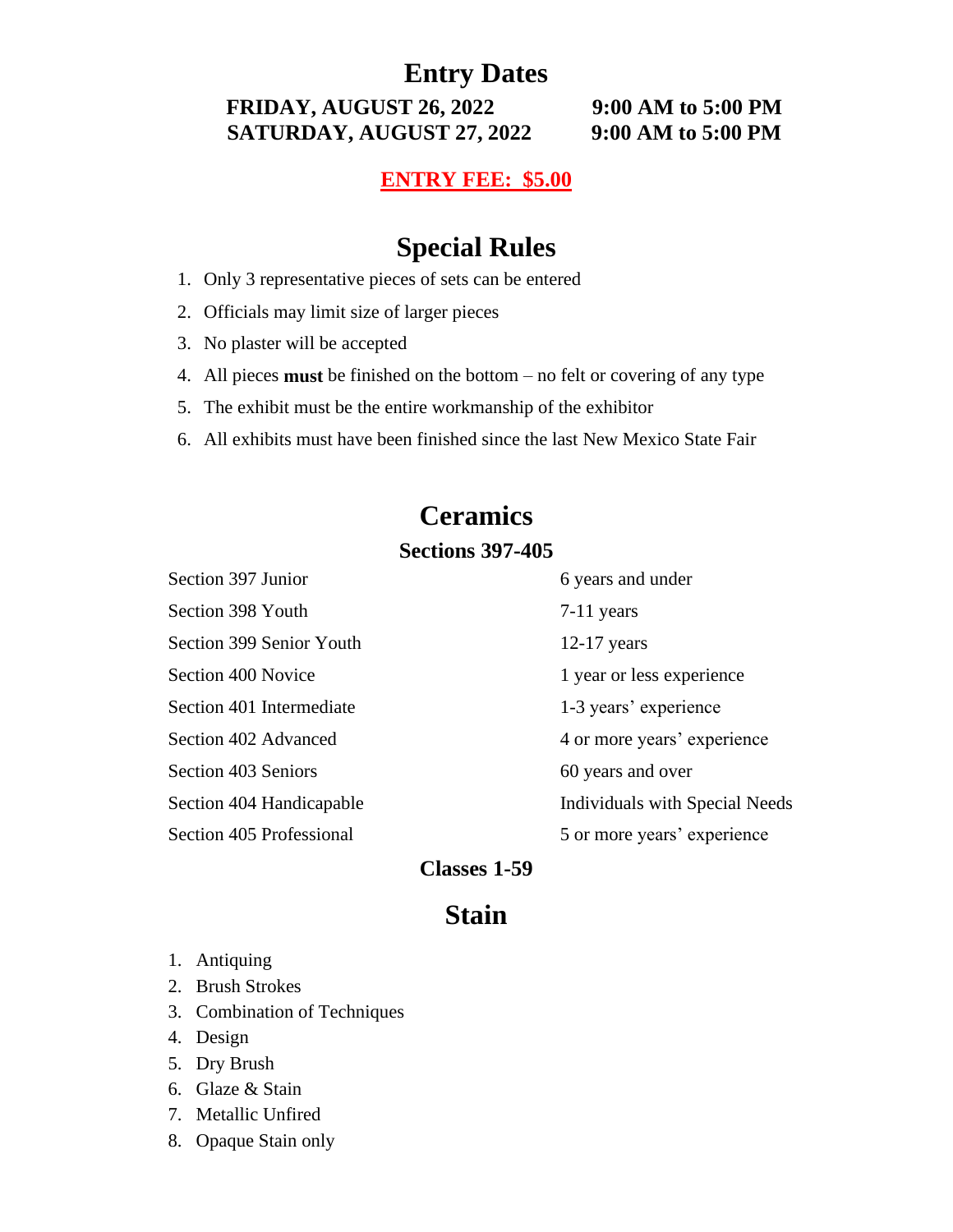- 9. Pearl Stain
- 10. Suede
- 11. Transparent Stain
- 12. Textured

#### **Underglaze**

- 13. Brush Strokes
- 14. Combination of Techniques
- 15. Opaque
- 16. Original Design
- 17. Pattern Design
- 18. Sgraffito
- 19. Translucent

#### **Glaze**

- 20. Art Glaze
- 21. Combination of Techniques
- 22. Crystals
- 23. Gloss Glaze
- 24. Majolica
- 25. Metallic
- 26. Satin/Matt
- 27. Textured Glaze

#### **Overglaze**

- 28. Decals
- 29. Combination of Techniques
- 30. Lusters
- 31. Metallic

#### **Greenware Adaptation**

- 32. Burnished
- 33. Carving
- 34. Chip Carvings
- 35. Combination of Techniques
- 36. Cut Out
- 37. Incising lines
- 38. Sgraffito
- 39. Texturing
- 40. Slip Trailing